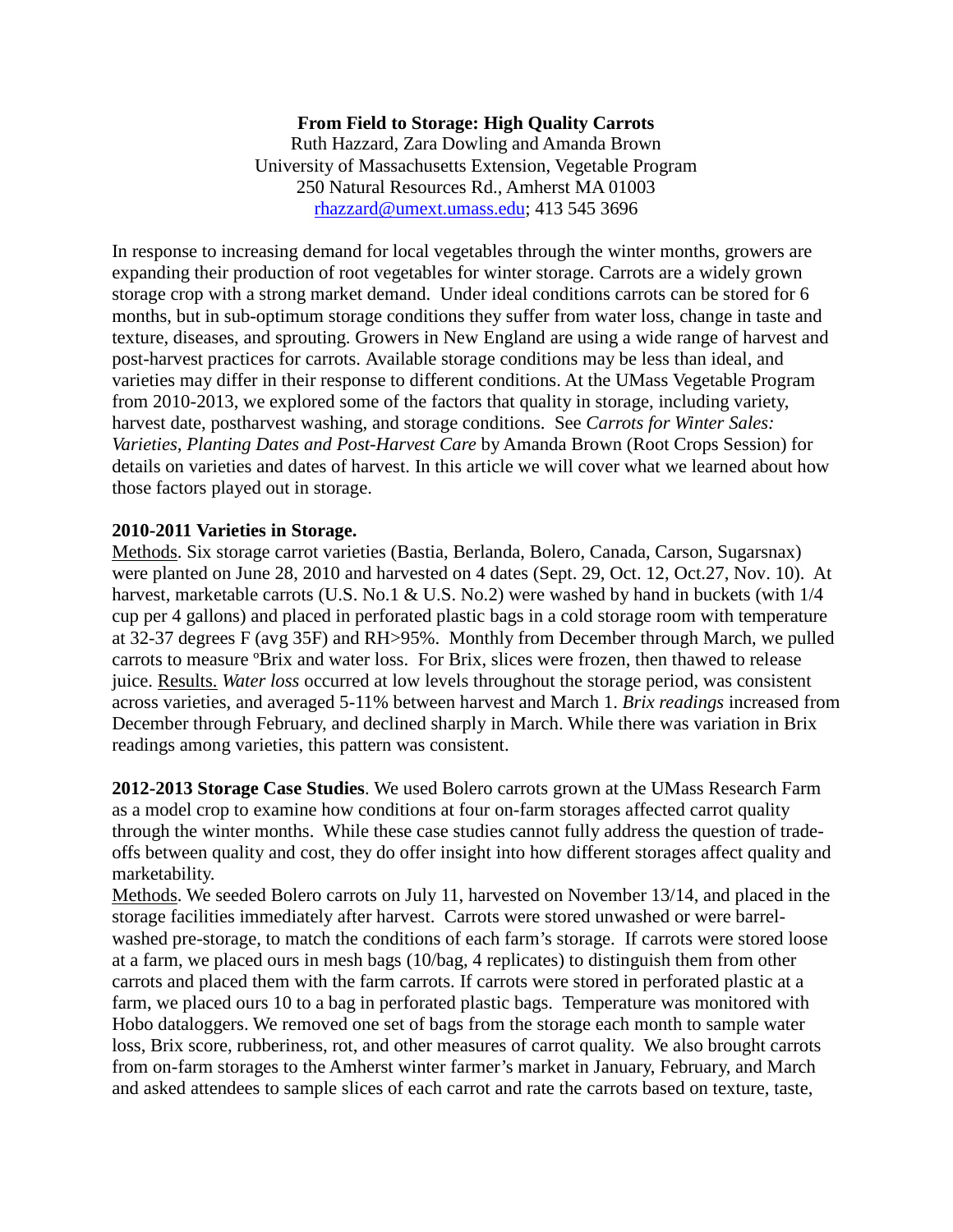and appearance. Carrots were rated on a 1-5 scale, with 1 being poor and 5 being excellent.

## Farm Storage Facilities

Farm A: 1300 sq ft underground root cellar, cement walls & spray foam ceiling insulation. Active cooling with ambient air is provided by an 8" pipe with fan, and passive cooling through other openings. Outdoor T remained high through December, and this storage reflected that: T stayed in low 40's until mid deck., between 35 and 40 ºF until Jan. 22, 35-38 ºF until the end of Feb, and below 40F until March 27. Carrots storage: unwashed in woven plastic grain sacks. Humidity: respiration of stored vegetables, supplemented by wetting the floor.

Farm B: 8' x 8' x 10' tall walk-in cooler, with a compressor, condenser, and fans, standard refrigeration panels and foam-board in the floor. Storage temperature is set at 38F year-round, and our dataloggers showed T was consistent at 36-38 F from harvest through April, dropping as low as 33 during a cold spell in early January. Humidity: water from wet greens soaks into the plywood floor and keeps the storage quite humid. Carrot storage: barrel-washed, stored in 25 lb perforated bags. The farm has been able to store carrots successfully into April or May.

Farm C: underground basement of a large barn, 21' x 47 ' x  $\sim$  7' tall, insulated with 4+ inches of spray foam insulation inside the walls and ceiling, as well as aboveground walk-in cold storages. All are heated and cooled by a geothermal system and cold air from outside. Dataloggers showed T dropped steadily from 41F 11/15 to 36 by 12/25 and stayed between 34 and 36 through the first week of April. Carrot storage: unwashed in large macro 34 vented bins on pallets. Humidity: carrots are misted, and shrink-wrapped or simply covered on top with a layer of plastic.

Farm D: a 320 sq ft concrete storage built for high RH, low T storage; ceiling is insulated with foam, sides are flanked by two other coolers, and the back side is insulated by the earth. The cooler is a low velocity unit cooler run on hard-wired electricity. An automated spray system kicks in when the humidity falls too low. Storage T ranged from 31 to 36 ºF. Carrot storage: washed at harvest, stored in large bins within 25 lb capacity vented plastic bags. We tested both perforated and mesh bags, placed on top of or nestled in pallets containing farm carrots that were bagged in perforated plastic.

Results. *Water loss* over three months was 13% at Farm A and in carrots in mesh bags at Farm D, compared to less than 2% at Farms B,C, and Farm D for carrots in perforated plastic. The water loss in mesh in the cold, high RH environment for Farm D was unexpected. *Rubberiness –* Carrots that experienced water loss also became 'rubbery'. Marketability was not affected at low levels of rubberiness, but by February, 80% of carrots in mesh bags at Farm D were rated as unmarketable. We found *Brix scores* to be higher in the carrots that experienced greater water loss, likely due to the fact that loss of water meant sugars were concentrated in the water that remained. In *taste tests*, we saw changes over the course of the storage trial period. In January, after two months of storage, the carrots stored under the closest to ideal conditions – at Farm C and at Farm D in plastic – were rated higher in appearance, flavor, texture and preference compared to carrots stored in mesh at Farm D and carrots from the root cellar at Farm A. In February, results were similar except that we found no difference in taste and texture ratings; anecdotally, some people appreciated the crunch and crispness of the carrots that had been stored under ideal conditions, while others noticed the sweetness of the carrots that had experienced